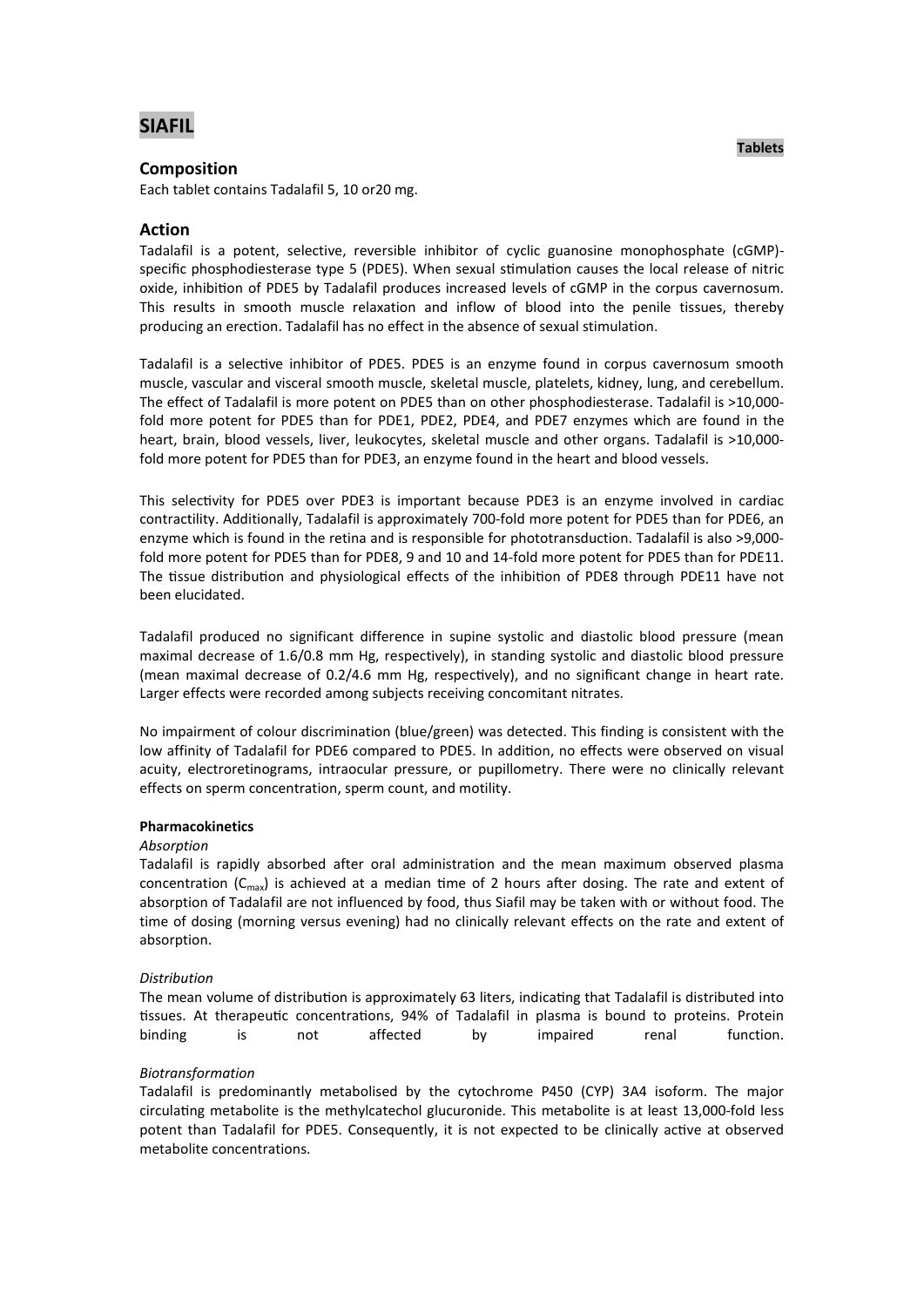### *Elimination*

The mean oral clearance for Tadalafil is 2.5 l/hour and the mean half-life is 17.5 hours in healthy subjects. Tadalafil is excreted predominantly as inactive metabolites, mainly in the faeces (approximately 61% of the dose) and to a lesser extent in the urine (approximately 36% of the dose).

#### *Elderly*

Healthy elderly subjects (65 years or over), had a lower oral clearance of Tadalafil, resulting in 25% higher exposure (AUC) relative to healthy subjects aged 19 to 45 years. This effect of age is not clinically significant and does not warrant a dose adjustment.

#### *Renal Impairment*

In subjects with renal insufficiency, including those on haemodialysis, Tadalafil exposure (AUC) was higher than in healthy subjects. Therefore, the recommended starting dose of Tadalafil in patients with mild or moderate renal impairment is 10 mg. For patients with severe renal impairment 10 mg is the maximum recommended dose.

### *Hepatic Impairment*

Tadalafil exposure (AUC) in subjects with mild or moderate hepatic impairment (Child-Pugh Class A and B) is comparable to exposure in healthy subjects. No controlled data are available in patients with severe hepatic impairment (Child-Pugh Class C).

### *Patients with Diabetes*

Tadalafil exposure (AUC) in patients with diabetes was approximately 19% lower than the AUC value for healthy subjects. This difference in exposure does not warrant a dose adjustment.

### **Indications**

### **Erectile Dysfunction**

Siafil is indicated for the treatment of erectile dysfunction (ED).

### **Benign Prostatic Hyperplasia**

Siafil is indicated for the treatment of the signs and symptoms of benign prostatic hyperplasia (BPH).

### **Erectile Dysfunction And Benign Prostatic Hyperplasia**

Siafil is indicated for the treatment of ED and the signs and symptoms of BPH (ED/BPH).

### **Pulmonary Arterial Hypertension**

SIAFIL 20MG is indicated for the treatment of pulmonary arterial hypertension (PAH) (WHO Group 1) to improve exercise ability. Studies establishing effectiveness included predominately patients with NYHA Functional Class II – III symptoms and etiologies of idiopathic or heritable PAH (61%) or PAH associated with connective tissue diseases (23%).

### **Contraindications**

- Hypersensitivity to Tadalafil.
- Abnormal heart beats (arrhythmias) not controlled by treatment
- Angina not well controlled by medical treatment (unstable angina)
- Children and adolescents under 18 years of age
- Conditions in which sexual activity is not advisable, for example severe heart disorders
- Hereditary galactose intolerance
- Hereditary Lapp lactase deficiency
- Inherited inability to absorb the sugars glucose and galactose (glucose-galactose malabsorption)
- Low blood pressure (hypotension)
- People taking any form of nitrate medications, eg glyceryl trinitrate
- People who have had a heart attack in the last three months
- People who have had a stroke in the last six months
- People with angina that occurs during sex
- People with mild to severe heart failure in the last six months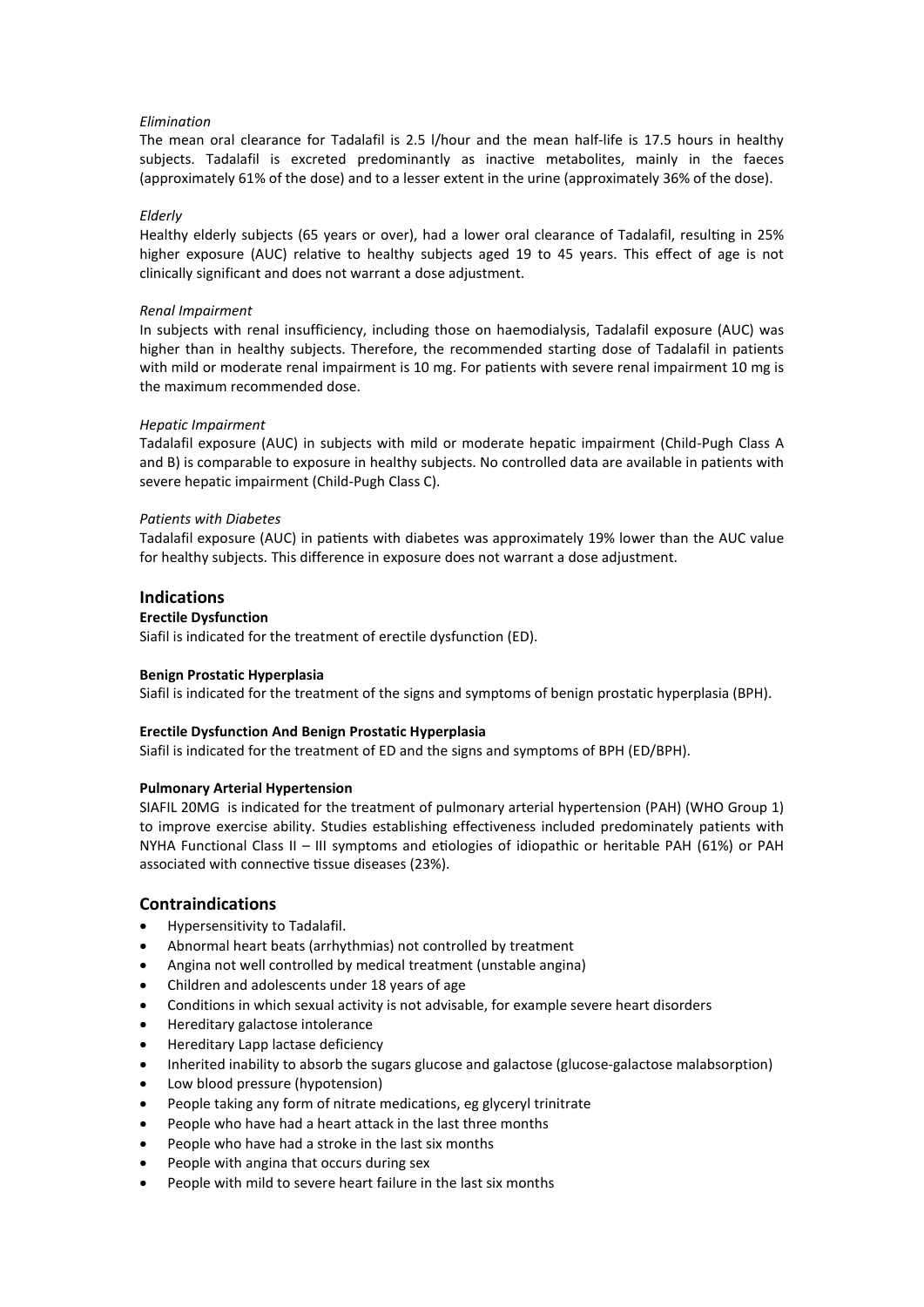- Uncontrolled high blood pressure (hypertension)
- Women

# **Warnings & Precautions**

### **Tadalafil is not indicated for use by women.**

#### **Before treatment with Tadalafil**

A medical history and physical examination should be undertaken to diagnose erectile dysfunction or benign prostatic hyperplasia and determine potential underlying causes, before pharmacological treatment is considered.

Prior to initiating any treatment for erectile dysfunction, physicians should consider the cardiovascular status of their patients, since there is a degree of cardiac risk associated with sexual activity. Tadalafil has vasodilator properties, resulting in mild and transient decreases in blood pressure and as such potentiates the hypotensive effect of nitrates.

The evaluation of erectile dysfunction should include a determination of potential underlying causes and the identification of appropriate treatment following an appropriate medical assessment. It is not known if Tadalafil is effective in patients who have undergone pelvic surgery or radical non-nervesparing prostatectomy.

Tadalafil 5 mg - Prior to initiating treatment with Tadalafil for benign prostatic hyperplasia patients should be examined to rule out the presence of carcinoma of the prostate and carefully assessed for cardiovascular conditions.

### **Cardiovascular**

Serious cardiovascular events, including myocardial infarction, sudden cardiac death, unstable angina pectoris, ventricular arrhythmia, stroke, transient ischaemic attacks, chest pain, palpitations and tachycardia, have been reported either post marketing and/or in clinical trials. Most of the patients in whom these events have been reported had pre-existing cardiovascular risk factors. However, it is not possible to definitively determine whether these events are related directly to these risk factors, to Tadalafil, to sexual activity, or to a combination of these or other factors.

Tadalafil 5 mg - In patients receiving concomitant antihypertensive medicinal products, Tadalafil may induce a blood pressure decrease. When initiating daily treatment with Tadalafil, appropriate clinical considerations should be given to a possible dose adjustment of the antihypertensive therapy. In patients who are taking alpha<sub>1</sub> blockers, concomitant administration of Tadalafil may lead to symptomatic hypotension in some patients. The combination of Tadalafil and doxazosin is not recommended.

### **Vision**

Visual defects and cases of NAION have been reported in connection with the intake of Tadalafil and other PDE5 inhibitors. The patient should be advised that in case of sudden visual defect, he should stop taking Tadalafil and consult a physician immediately.

#### **Renal and hepatic impairment (Tadalafil 5 mg)**

Due to increased Tadalafil exposure (AUC), limited clinical experience and the lack of ability to influence clearance by dialysis, once-a-day dosing of Tadalafil is not recommended in patients with severe renal impairment.

There is limited clinical data on the safety of single-dose administration of Tadalafil in patients with severe hepatic insufficiency (Child-Pugh Class C). Once-a-day administration has not been evaluated in patients with hepatic insufficiency. If Tadalafil is prescribed, a careful individual benefit/risk evaluation should be undertaken by the prescribing physician.

### **Hepatic impairment (Tadalafil 10 mg and 20 mg)**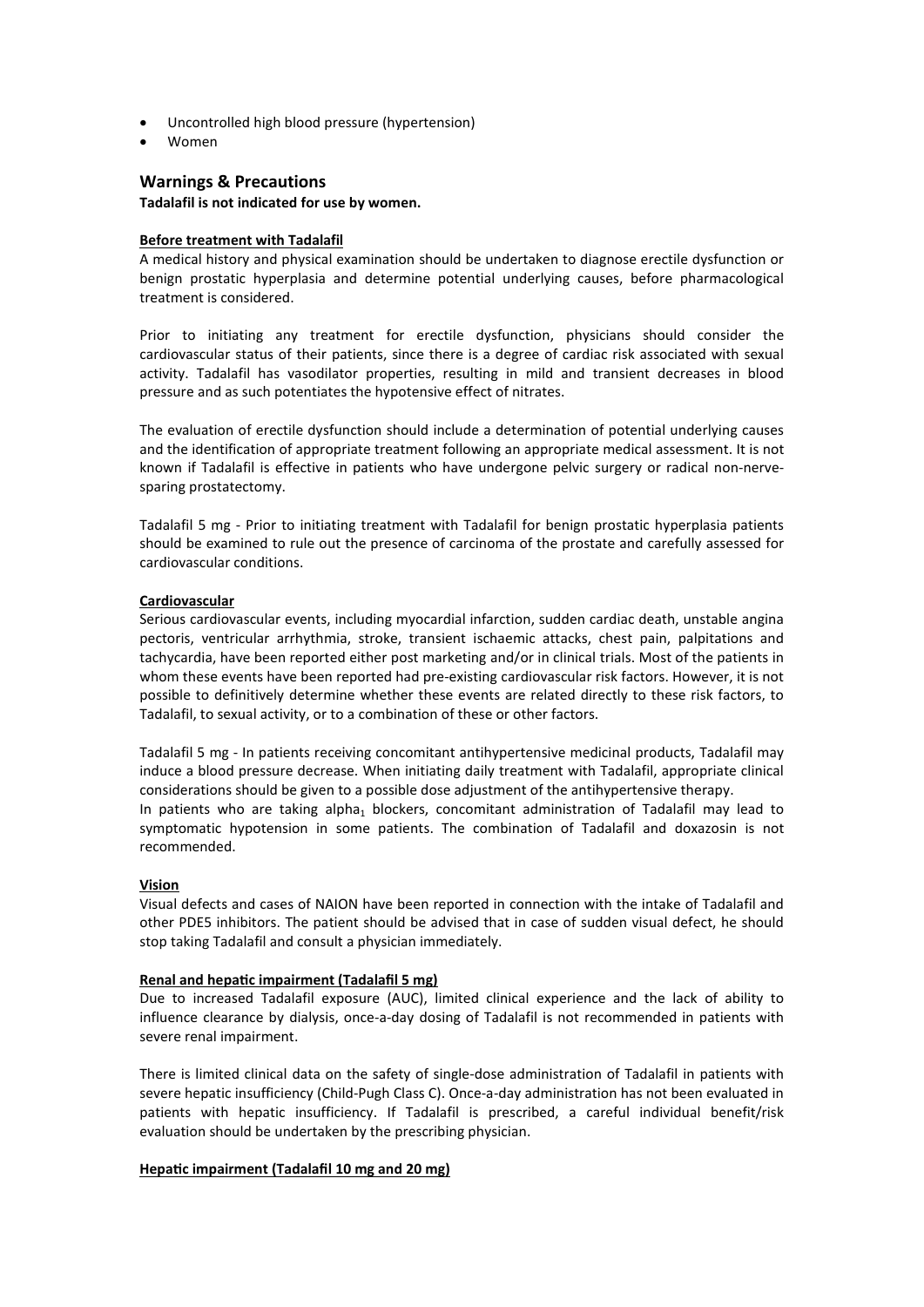There is limited clinical data on the safety of single-dose administration of Tadalafil in patients with severe hepatic insufficiency (Child-Pugh Class C). If Tadalafil is prescribed, a careful individual benefit/risk evaluation should be undertaken by the prescribing physician.

#### **Priapism and anatomical deformation of the penis**

Patients who experience erections lasting 4 hours or more should be instructed to seek immediate medical assistance. If priapism is not treated immediately, penile tissue damage and permanent loss of potency may result.

Tadalafil, should be used with caution in patients with anatomical deformation of the penis (such as angulation, cavernosal fibrosis, or Peyronie's disease) or in patients who have conditions which may predispose them to priapism (such as sickle cell anaemia, multiple myeloma or leukaemia).

### **Use with CYP3A4 inhibitors**

Caution should be exercised when prescribing Tadalafil to patients using potent CYP3A4 inhibitors (ritonavir, saquinavir, ketoconazole, itraconazole, and erythromycin), as increased Tadalafil exposure (AUC) has been observed if the medicinal products are combined.

### **Tadalafil and other treatments for erectile dysfunction**

The safety and efficacy of combinations of Tadalafil and other PDE5 inhibitors or other treatments for erectile dysfunction have not been studied. The patients should be informed not to take Tadalafil in such combinations.

### **Lactose**

Tadalafil contains lactose. Patients with rare hereditary problems of galactose intolerance, the Lapp lactase deficiency or glucose-galactose malabsorption should not take this medicinal product.

### **Pregnancy**

There are limited data from the use of Tadalafil in pregnant women. Animal studies do not indicate direct or indirect harmful effects with respect to pregnancy*,* embryonal/foetal development, parturition or postnatal development. As a precautionary measure, it is preferable to avoid the use of Tadalafil during pregnancy.

### **Breastfeeding**

Available pharmacodynamic/toxicological data in animals have shown excretion of Tadalafil in milk. A risk to the suckling child cannot be excluded. Tadalafil should not be used during breast feeding.

#### **Fertility**

Effects were seen in dogs that might indicate impairment of fertility. Two subsequent clinical studies suggest that this effect is unlikely in humans, although a decrease in sperm concentration was seen in some men.

#### **Effects on ability to drive and use machines**

Tadalafil has negligible influence on the ability to drive or use machines. Although the frequency of reports of dizziness in placebo and Tadalafil arms in clinical trials was similar, patients should be aware of how they react to Tadalafil before driving or using machines.

### **Adverse Reactions**

### **Summary of the safety profile**

The most commonly reported adverse reactions in patients taking Tadalafil for the treatment of erectile dysfunction or benign prostatic hyperplasia were headache, dyspepsia, back pain and myalgia, in which the incidences increase with increasing dose of Tadalafil. The adverse reactions reported were transient, and generally mild or moderate. The majority of headaches reported with Tadalafil once-a-day dosing are experienced within the first 10 to 30 days of starting treatment.

### **Tabulated summary of adverse reactions**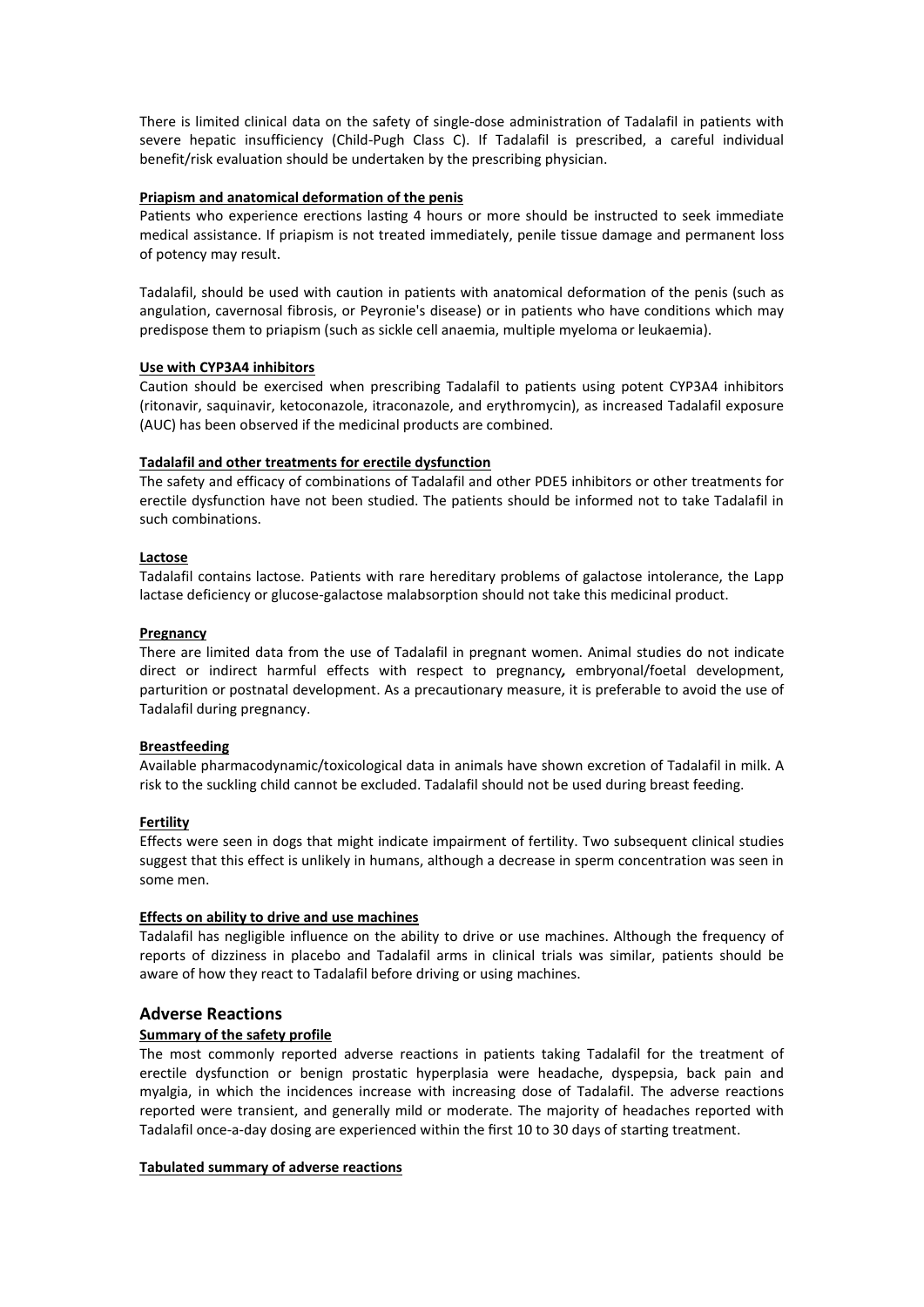Frequency convention: Very common (≥1/10), Common (≥1/100 to <1/10), Uncommon (≥1/1,000 to <1/100), Rare (≥1/10,000 to <1/1,000), Very Rare (<1/10,000) and Not known (cannot be esmated from the available data).

| <b>Very common</b>                              | <b>Common</b>                                         | <b>Uncommon</b>                                                         | Rare                                                                                                                                                                                                                      |
|-------------------------------------------------|-------------------------------------------------------|-------------------------------------------------------------------------|---------------------------------------------------------------------------------------------------------------------------------------------------------------------------------------------------------------------------|
| Immune system disorders                         |                                                       |                                                                         |                                                                                                                                                                                                                           |
|                                                 |                                                       | <b>Hypersensitivity reactions</b>                                       | Angioedema <sup>2</sup>                                                                                                                                                                                                   |
| Nervous system disorders                        |                                                       |                                                                         |                                                                                                                                                                                                                           |
|                                                 | Headache                                              | <b>Dizziness</b>                                                        | Stroke <sup>1</sup><br>(including<br>haemorrhagic<br>events),<br>Syncope, Transient ischaemic<br>attacks <sup>1</sup> , Migraine <sup>2</sup> , Seizures <sup>2</sup> ,<br>Transient amnesia                              |
| Eye disorders                                   |                                                       |                                                                         |                                                                                                                                                                                                                           |
|                                                 |                                                       | Blurred<br>vision,<br>described as eye pain                             | Sensations Visual field defect, Swelling of<br>Conjunctival<br>eyelids,<br>Non-arteritic<br>hyperaemia,<br>ischaemic<br>anterior<br>optic<br>neuropathy (NAION) <sup>2</sup> , Retinal<br>vascular occlusion <sup>2</sup> |
| Ear and labyrinth disorders                     |                                                       |                                                                         |                                                                                                                                                                                                                           |
|                                                 |                                                       | Tinnitus                                                                | Sudden hearing loss                                                                                                                                                                                                       |
| Cardiac disorders <sup>1</sup>                  |                                                       |                                                                         |                                                                                                                                                                                                                           |
|                                                 |                                                       | Tachycardia, Palpitations                                               | Myocardial<br>infarction,<br>pectoris <sup>2</sup> ,<br>Unstable<br>angina<br>Ventricular arrhythmia <sup>2</sup>                                                                                                         |
| Vascular disorders                              |                                                       |                                                                         |                                                                                                                                                                                                                           |
|                                                 | Flushing                                              | Hypotension <sup>3</sup> , Hypertension                                 |                                                                                                                                                                                                                           |
| Respiratory, thoracic and mediastinal disorders |                                                       |                                                                         |                                                                                                                                                                                                                           |
|                                                 | Nasal congestion                                      | Dyspnoea, Epistaxis                                                     |                                                                                                                                                                                                                           |
| Gastrointestinal disorders                      |                                                       |                                                                         |                                                                                                                                                                                                                           |
|                                                 | Dyspepsia                                             | Abdominal<br>pain, Vomiting,<br>Gastro-oesophageal<br>Nausea,<br>reflux |                                                                                                                                                                                                                           |
| Skin and subcutaneous tissue disorders          |                                                       |                                                                         |                                                                                                                                                                                                                           |
|                                                 |                                                       | Rash                                                                    | Urticaria,<br>Stevens-Johnson<br>syndrome <sup>2</sup> ,<br>Exfoliative<br>dermatitis <sup>2</sup> ,<br>Hyperhydrosis<br>(sweating)                                                                                       |
|                                                 | Musculoskeletal, connective tissue and bone disorders |                                                                         |                                                                                                                                                                                                                           |
|                                                 | Back pain, Myalgia, Pain in<br>extremity              |                                                                         |                                                                                                                                                                                                                           |
| Renal and urinary disorders                     |                                                       |                                                                         |                                                                                                                                                                                                                           |
|                                                 |                                                       | Haematuria                                                              |                                                                                                                                                                                                                           |
| Reproductive system and breast disorders        |                                                       |                                                                         |                                                                                                                                                                                                                           |
|                                                 |                                                       | Prolonged erections                                                     | Priapism, Penile haemorrhage,<br>Haematospermia                                                                                                                                                                           |
|                                                 | General disorders and administration site conditions  |                                                                         |                                                                                                                                                                                                                           |
|                                                 |                                                       | $\text{pain}^1$ ,<br>Chest<br>Peripheral Facial                         | oedema <sup>2</sup> ,<br>Sudden                                                                                                                                                                                           |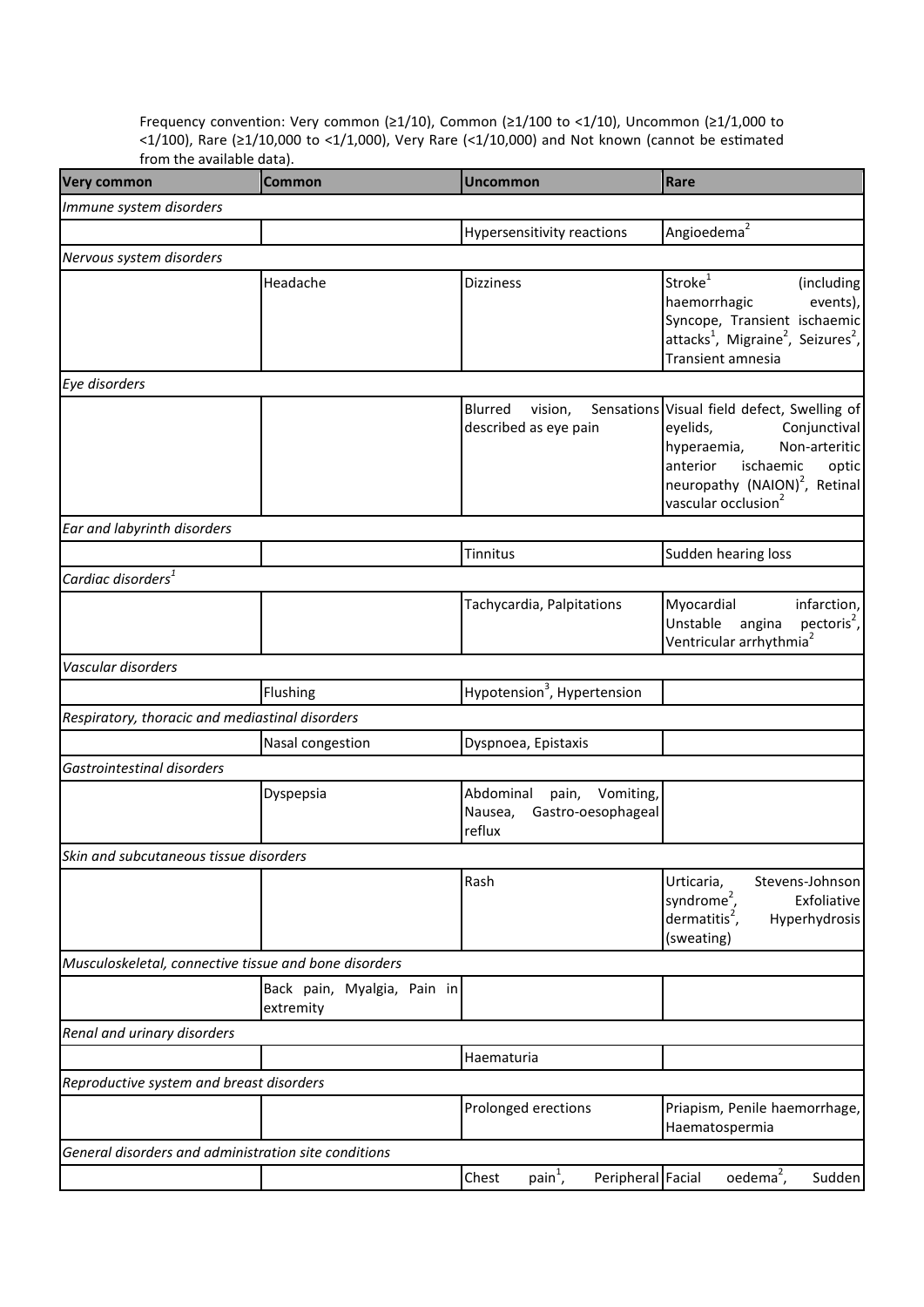|   |        |  |  | $ -$<br>-atigue<br>.oedema | -c death <sup>-</sup><br>cordine<br>qiac<br>udi. |  |
|---|--------|--|--|----------------------------|--------------------------------------------------|--|
| . | $\sim$ |  |  |                            |                                                  |  |

(1) Most of the patients had pre-existing cardiovascular risk factors.

(2) Postmarketing surveillance reported adverse reactions not observed in placebo-controlled clinical trials.

(3) More commonly reported when Tadalafil is given to patients who are already taking antihypertensive medicinal products.

#### **Description of selected adverse reactions**

A slightly higher incidence of ECG abnormalities, primarily sinus bradycardia, has been reported in patients treated with Tadalafil once a day as compared with placebo. Most of these ECG abnormalities were not associated with adverse reactions.

#### **Other special populations**

Data in patients over 65 years of age receiving Tadalafil in clinical trials, either for the treatment of erectile dysfunction or the treatment of benign prostatic hyperplasia, are limited. In clinical trials with Tadalafil taken on demand for the treatment of erectile dysfunction, diarrhoea was reported more frequently in patients over 65 years of age. In clinical trials with Tadalafil 5 mg taken once a day for the treatment of benign prostatic hyperplasia, dizziness and diarrhoea were reported more frequently in patients over 75 years of age.

### **Drug Interactions**

#### **Effects of Other Substances on Tadalafil**

#### *Cytochrome P450 inhibitors*

Tadalafil is principally metabolized by CYP3A4. A selective inhibitor of CYP3A4, ketoconazole (200 mg daily), increased Tadalafil (10 mg) exposure (AUC) 2-fold and  $C_{\text{max}}$  by 15%, relative to the AUC and  $C_{\text{max}}$ values for Tadalafil alone. Ketoconazole (400 mg daily) increased Tadalafil (20 mg) exposure (AUC) 4 fold and C<sub>max</sub> by 22%. Ritonavir, a protease inhibitor (200 mg twice daily), which is an inhibitor of CYP3A4, CYP2C9, CYP2C19, and CYP2D6, increased Tadalafil (20 mg) exposure (AUC) 2-fold with no change in  $C_{\text{max}}$ . Although specific interactions have not been studied, other protease inhibitors, such as saquinavir, and other CYP3A4 inhibitors, such as erythromycin, clarithromycin, itraconazole, and grapefruit juice, should be co-administered with caution, as they would be expected to increase plasma concentrations of Tadalafil .

#### *Transporters*

The role of transporters (for example, p-glycoprotein) in the disposition of Tadalafil is not known. Therefore, there is the potential of drug interactions mediated by inhibition of transporters.

#### *Cytochrome P450 inducers*

A CYP3A4 inducer, rifampicin, reduced Tadalafil AUC by 88%, relative to the AUC values for Tadalafil alone (10 mg). This reduced exposure can be ancipated to decrease the efficacy of Tadalafil; the magnitude of decreased efficacy is unknown. Other inducers of CYP3A4, such as phenobarbital, phenytoin, and carbamazepine, may also decrease plasma concentrations of Tadalafil.

#### **Effects of Tadalafil on Other Medicinal Products**

#### *Nitrates*

Tadalafil (5, 10 and 20 mg) was shown to augment the hypotensive effects of nitrates. Therefore, administration of Tadalafil to patients who are using any form of organic nitrate is contraindicated. Based on the results of a clinical study in which 150 subjects receiving daily doses of Tadalafil 20 mg for 7 days and 0.4 mg sublingual nitroglycerin at various times, this interaction lasted for more than 24 hours and was no longer detectable when 48 hours had elapsed after the last Tadalafil dose. Thus, in a patient prescribed any dose of Tadalafil  $(5 \text{ mg} - 20 \text{ mg})$ , where nitrate administration is deemed medically necessary in a life-threatening situation, at least 48 hours should have elapsed after the last dose of Tadalafil before nitrate administration is considered. In such circumstances, nitrates should only be administered under close medical supervision with appropriate haemodynamic monitoring.

#### *Anti-hypertensives (including calcium channel blockers)*

The co-administration of doxazosin (4 and 8 mg daily) and Tadalafil (5 mg daily dose and 20 mg as a single dose) increases the blood pressure-lowering effect of this alpha-blocker in a significant manner.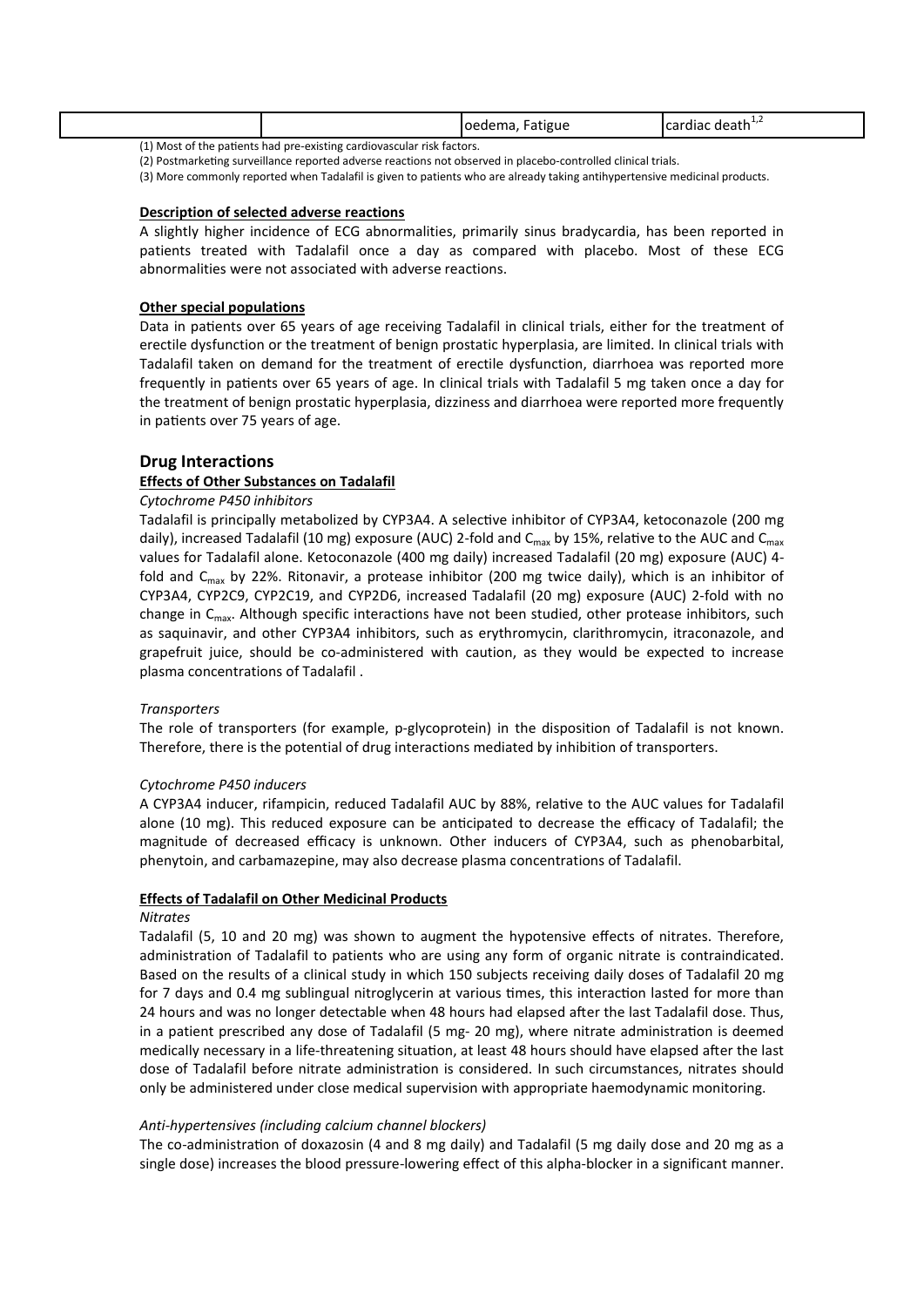This effect lasts at least twelve hours and may be symptomatic, including syncope. Therefore, this combination is not recommended.

In interaction studies performed in a limited number of healthy volunteers, these effects were not reported with alfuzosin or tamsulosin. However, caution should be exercised when using Tadalafil in patients treated with any alpha-blockers, and notably in the elderly. Treatments should be initiated at minimal dosage and progressively adjusted.

In clinical pharmacology studies, the potential for Tadalafil to augment the hypotensive effects of antihypertensive medicinal products was examined. Major classes of antihypertensive medicinal products were studied, including calcium-channel blockers (amlodipine), angiotensin converting enzyme (ACE) inhibitors (enalapril), beta-adrenergic receptor blockers (metoprolol), thiazide diuretics (bendrofluazide), and angiotensin II receptor blockers (various types and doses, alone or in combination with thiazides, calcium-channel blockers, beta-blockers, and/or alpha-blockers). Tadalafil (10 mg, except for studies with angiotensin II receptor blockers and amlodipine in which a 20 mg dose was applied) had no clinically significant interaction with any of these classes. In another clinical pharmacology study, Tadalafil (20 mg) was studied in combination with up to 4 classes of antihypertensives. In subjects taking multiple antihypertensives, the ambulatory-blood-pressure changes appeared to relate to the degree of blood pressure control. In this regard, study subjects whose blood pressure was well controlled, the reduction was minimal and similar to that seen in healthy subjects. In study subjects whose blood pressure was not controlled, the reduction was greater, although this reduction was not associated with hypotensive symptoms in the majority of subjects. In patients receiving concomitant antihypertensive medicinal products, Tadalafil 20 mg may induce a blood pressure decrease, which (with the exception of alpha-blockers - see above) is, in general, minor and not likely to be clinically relevant.

### *Riociguat*

Preclinical studies showed an additive systemic blood pressure lowering effect when PDE5 inhibitors were combined with riociguat. In clinical studies, riociguat has been shown to augment the hypotensive effects of PDE5 inhibitors. There was no evidence of favourable clinical effect of the combination in the population studied. Concomitant use of riociguat with PDE5 inhibitors, including Tadalafil, is contraindicated .

#### *5- alpha reductase inhibitors*

In a clinical trial that compared Tadalafil 5 mg coadministered with finasteride 5 mg to placebo plus finasteride 5 mg in the relief of BPH symptoms, no new adverse reactions were identified. However, as a formal drug-drug interaction study evaluating the effects of Tadalafil and 5-alpha reductase inhibitors (5-ARIs) has not been performed, caution should be exercised when Tadalafil is coadministered with 5-ARIs.

#### *CYP1A2 substrates (e.g. theophylline)*

When Tadalafil 10 mg was administered with theophylline (a non-selective phosphodiesterase inhibitor) in a clinical pharmacology study, there was no pharmacokinetic interaction. The only pharmacodynamic effect was a small (3.5 bpm) increase in heart rate. Although this effect is minor and was of no clinical significance in this study, it should be considered when co-administering these medicinal products.

#### *Ethinylestradiol and terbutaline*

Tadalafil has been demonstrated to produce an increase in the oral bioavailability of ethinylestradiol; a similar increase may be expected with oral administration of terbutaline, although the clinical consequence of this is uncertain.

#### *Alcohol*

Alcohol concentrations (mean maximum blood concentration 0.08%) were not affected by coadministration with Tadalafil (10 mg or 20 mg). In addition, no changes in Tadalafil concentrations were seen 3 hours after co-administration with alcohol. Alcohol was administered in a manner to maximize the rate of alcohol absorption (overnight fast with no food until 2 hours after alcohol).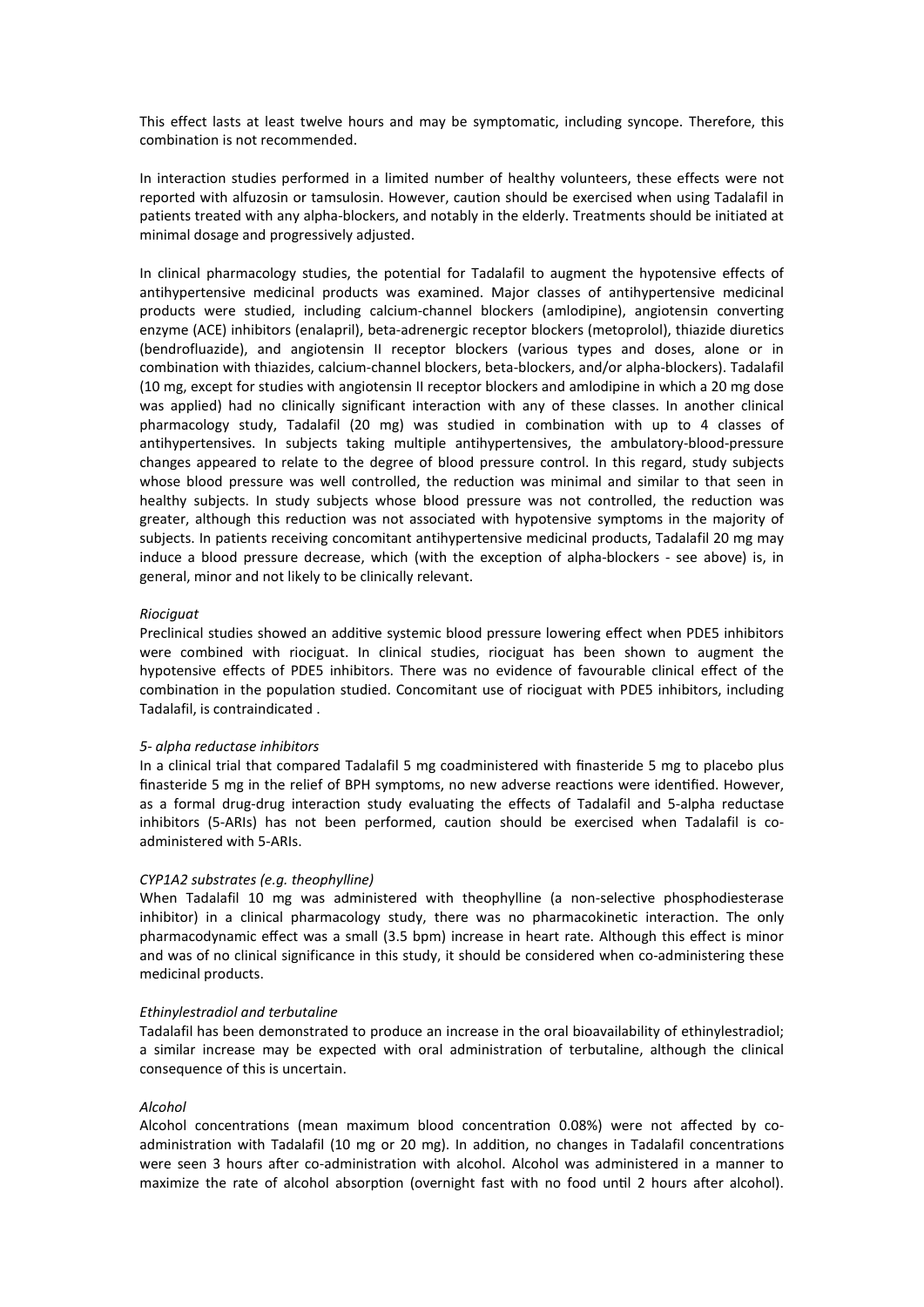Tadalafil (20 mg) did not augment the mean blood pressure decrease produced by alcohol (0.7 g/kg or approximately 180 ml of 40% alcohol in an 80 kg male) but, in some subjects, postural dizziness and orthostatic hypotension were observed. When Tadalafil was administered with lower doses of alcohol (0.6 g/kg), hypotension was not observed and dizziness occurred with similar frequency to alcohol alone. The effect of alcohol on cognitive function was not augmented by Tadalafil (10 mg).

### *Cytochrome P450 metabolised medicinal products*

Tadalafil is not expected to cause clinically significant inhibition or induction of the clearance of medicinal products metabolised by CYP450 isoforms. Studies have confirmed that Tadalafil does not inhibit or induce CYP450 isoforms, including CYP3A4, CYP1A2, CYP2D6, CYP2E1, CYP2C9 and CYP2C19.

### *CYP2C9 substrates (e.g. R-warfarin)*

Tadalafil (10 mg and 20 mg) had no clinically significant effect on exposure (AUC) to S-warfarin or Rwarfarin (CYP2C9 substrate), nor did Tadalafil affect changes in prothrombin time induced by warfarin.

# *Aspirin*

Tadalafil (10 mg and 20 mg) did not potentiate the increase in bleeding time caused by acetylsalicylic acid.

### *Antidiabetic medicinal products*

Specific interaction studies with antidiabetic medicinal products were not conducted.

# **Dosage and Administration**

### **Do not split SIAFIL tablets; entire dose should be taken.**

# **SIAFIL For Use As Needed For Erectile Dysfunction**

- The recommended starting dose of SIAFIL for use as needed in most patients is 10 mg, taken prior to anticipated sexual activity.
- The dose may be increased to 20 mg or decreased to 5 mg, based on individual efficacy and tolerability. The maximum recommended dosing frequency is once per day in most patients.
- SIAFIL for use as needed was shown to improve erectile function compared to placebo up to 36 hours following dosing. Therefore, when advising patients on optimal use of Siafil, this should be taken into consideration.

### **SIAFIL For Once Daily Use For Erectile Dysfunction**

 The recommended starting dose of SIAFIL for once daily use is 5 mg, taken at approximately the same time every day, without regard to timing of sexual activity.

### **SIAFIL For Once Daily Use For Benign Prostatic Hyperplasia**

 The recommended dose of SIAFIL for once daily use is 5 mg, taken at approximately the same time every day.

### **SIAFIL For Once Daily Use For Erectile Dysfunction And Benign Prostatic Hyperplasia**

The recommended dose of SIAFIL for once daily use is 5 mg, taken at approximately the same time every day, without regard to timing of sexual activity.

### **Use With Food**

SIAFIL may be taken without regard to food.

### **Pulmonary Arterial Hypertension**

The recommended dose of SIAFIL is 40 mg (two 20 mg tablets) taken once daily with or without food. Dividing the dose (40 mg) over the course of the day is not recommended.

# **Over Dosage**

Single doses of up to 500 mg have been given to healthy subjects, and multiple daily doses up to 100 mg have been given to patients. Adverse events were similar to those seen at lower doses .In cases of overdose, standard supportive measures should be adopted as required.